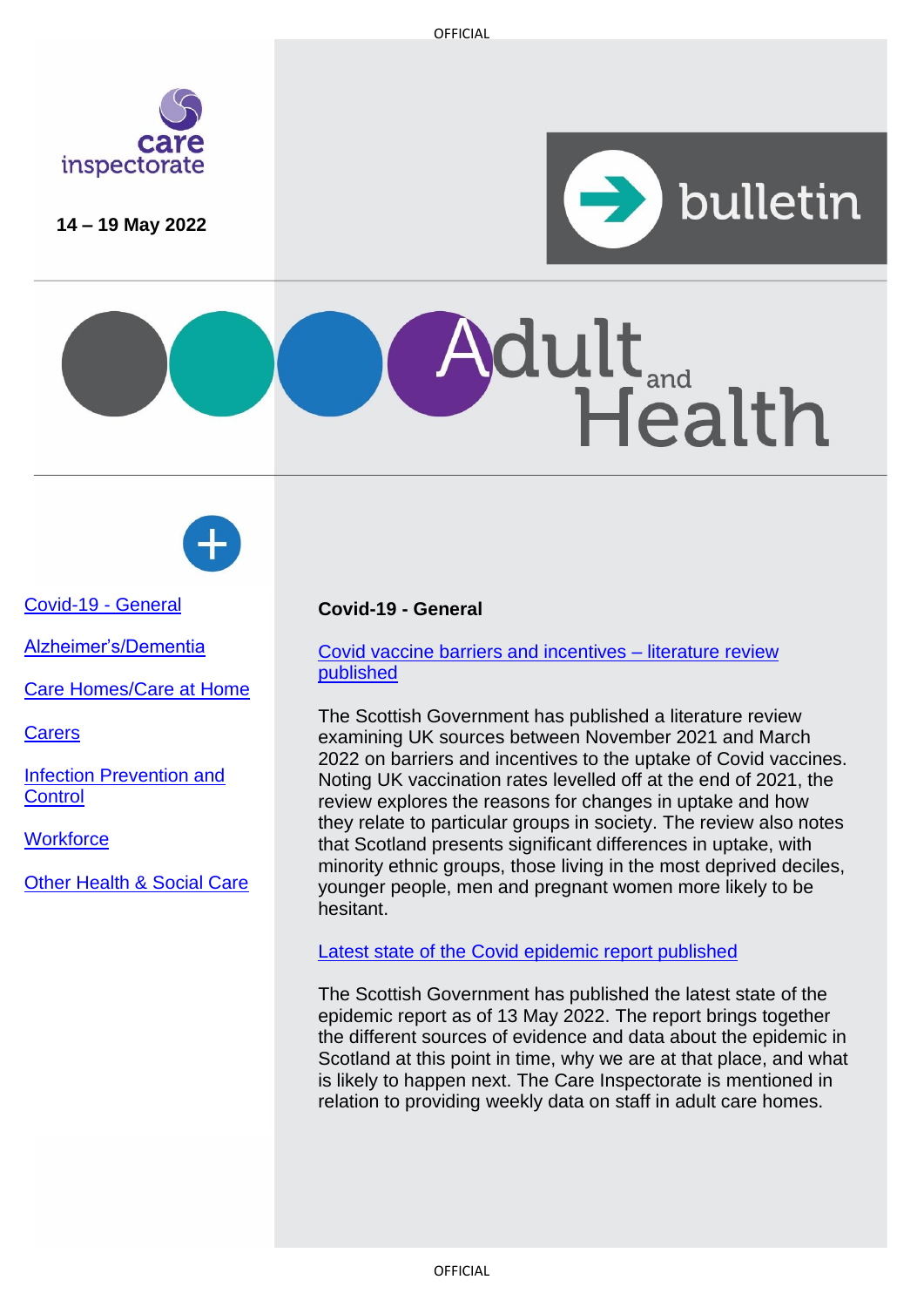

# <span id="page-1-0"></span>**Alzheimer's/Dementia**

# [Dementia Awareness Week](https://www.alzscot.org/DAW2022) 30 May - 5 June 2022

Alzheimer's Scotland is hosting dementia awareness week from 30 May to 5 June to raise awareness of dementia and help improve the lives of people with dementia, their families and carers. This year's theme is 'Let's Prevent, Care, Cure dementia together' and over the week there will be a series of events, including a [Tea &](https://blether.alzscot.org/)  [Blether](https://blether.alzscot.org/) campaign which will run throughout the week.

# [National 10-year plan for dementia to](https://www.gov.uk/government/news/health-secretary-announces-10-year-plan-for-dementia) be published later this year (England)

Health and Social Care Secretary Sajid Javid has announced that a new 10-year Plan to tackle dementia and boost funding into research to better understand neurodegenerative diseases will be published later this year. It is hoped actions within the plan will help to reduce the 40% of dementia that is potentially preventable, while also exploring how new technology, science and medicine can help reduce the numbers and severity of dementia.

# <span id="page-1-1"></span>**Care Homes/Care at Home**

## [Winners of care at home and housing support award winners announced](https://scottishcare.org/care-at-home-housing-support-awards-2022-winners/)

The winners of Scottish Care's National Care at Home and Housing Support Awards were announced at a ceremony on Friday 13 May – the first in-person homecare awards since the start of the Covid-19 pandemic.

## [Scottish Care host care at home and](https://scottishcare.org/out-of-the-shadows-reimagining-home-as-a-place-of-care/) housing support conference

Scottish Care Chief Executive Donald Macaskill has written a blog based on his address to the 2022 Care at Home and Housing Support conference – 'Home is best: the critical role of homecare and housing support'. The blog highlights the impact the pandemic has had on the sector and its workforce and notes that it is time for the sector to 'come out of the shadows', building on what worked well during the pandemic, articulating the value of homecare, valuing its workforce and putting relationship building at its core. Care Inspectorate Chief Executive Edith MacIntosh was also a speaker at the event.

## [ADASS waiting for care report published \(England\)](https://www.adass.org.uk/media/9215/adass-survey-waiting-for-care-support-may-2022-final.pdf)

Research published by the Association of Directors of Adult Social Services (ADASS) has highlighted that there are over half a million adults waiting for social care in England, an increase of 72% since 2021. The research, which was carried out across local authorities, found that 61% of councils were having to prioritise assessments based on need. ADASS says the research highlights that family carers are having to take greater responsibility for their family members.

## <span id="page-1-2"></span>**Carers**

Latest carers [and disability benefit](https://www.gov.scot/publications/benefits-for-carers-and-disability-assistance-at-november-2021-summary-statistics/) statistics published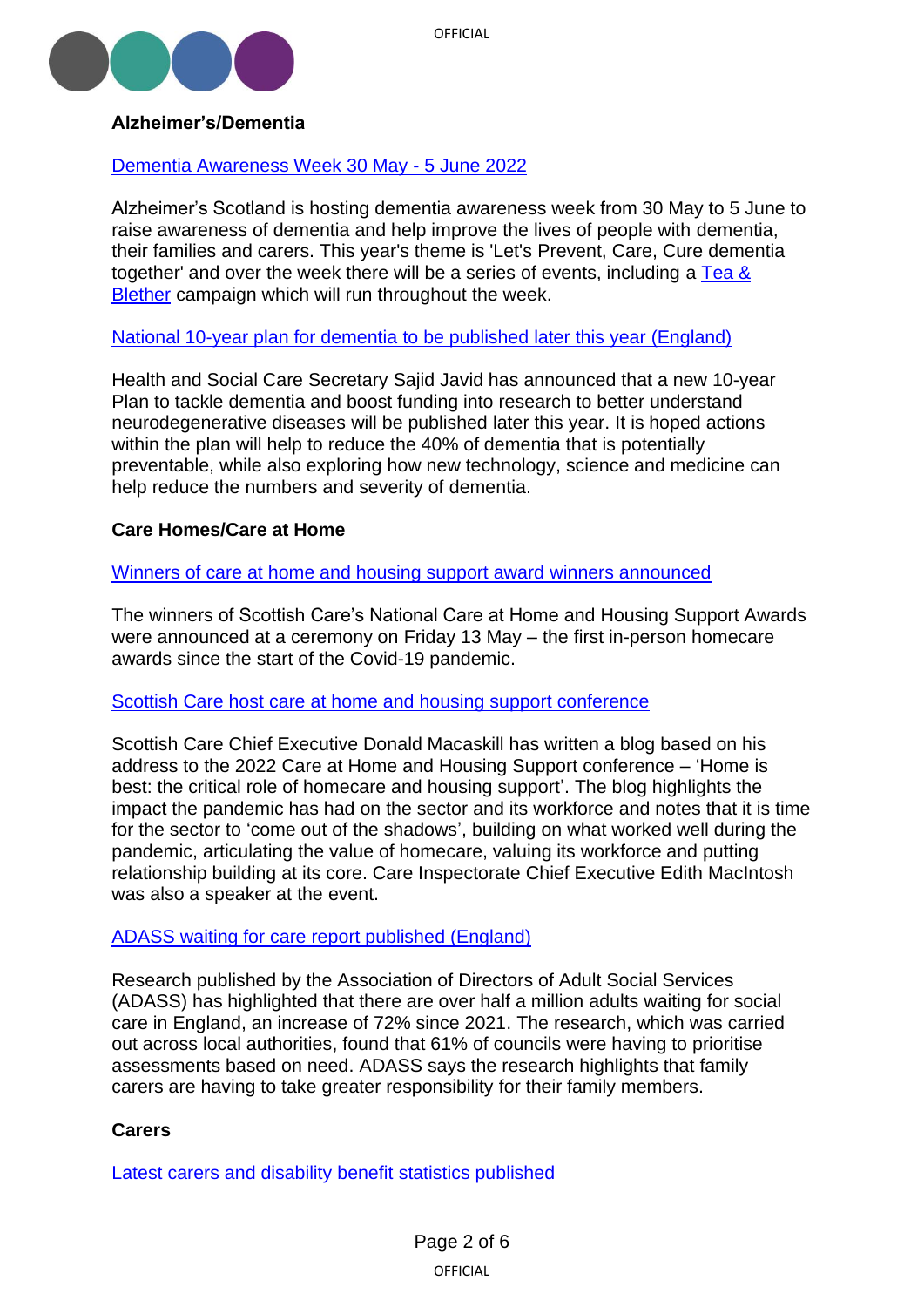

OFFICIAL

The Scottish Government has published statistics for Carer's Allowance, Disability Living Allowance, Attendance Allowance and Severe Disablement Allowance. As of November 2021, 80,383 carers were in receipt of Carer's Allowance, 140,598 people were in receipt of Disability Living Allowance, 123,909 people received Attendance Allowance and 1,335 people were given Severe Disablement Allowance.

# <span id="page-2-0"></span>**Infection Prevention and Control**

[New infection and prevention control standards published](https://www.healthcareimprovementscotland.org/our_work/standards_and_guidelines/stnds/ipc_standards.aspx)

Healthcare Improvement Scotland (HIS) has published new infection and prevention control (IPC) standards that apply to health and adult social care settings. The standards will act as a key component in the drive to reduce the risk of infections in health and social care in Scotland. They will support services to quality assure their IPC practice and approaches, and the IPC principles set out in the National Infection Prevention and Control Manual. The Care Inspectorate will take account of the standards in its inspection and regulation of adult and older people's care services, including care homes. The Chief Nursing Officer has also [written](https://www.sehd.scot.nhs.uk/dl/DL(2022)14.pdf?utm_medium=email&utm_source=govdelivery) to the sector about the new standards.

# <span id="page-2-1"></span>**Workforce**

## [Digital Health and Care Leadership Programme applications now open](https://learn.nes.nhs.scot/52828/digital-health-and-care-leadership-programme-dlp/dlp-recruitment?gator_td=qjXBH%2b8Xntz49XPqB%2f2d6m5tUBFrbigvxH03fnLMv2Ij1ts2AMMR0fD1ZZz1kdPi4zBCKdpyt3Lyk%2bMZqJHfTr6g9wanZH%2b3Z0fWI%2fa7xwFHbZxyjEoc8zeCrbDOIvnaM6GeAKlJyiKWVr1wd96wfGHHbX6fOiwyrV%2bEEuHRMIdC%2fcClXMxvOrvV5lnD09W23GkrhaAgq5bBa6a%2fAEZ9pRuJBX2bWEXuBtv8XgylN%2bnSZb%2bFYsRUaQe%2bNuyl9Min)

NHS Education for Scotland (NES) is now accepting applications for Cohort 18 of the Digital Health and Care Leadership Programme (DLP). The programme is for experienced health and care professionals who have an interest in digital health and care, a passion to increase the use of technology for the benefit of service users and determination to develop their leadership skills. The closing date for applications is 1 July 2022.

# [Health and Social Care Covid survey results published](https://www.hscworkforcestudy.co.uk/_files/ugd/2749ea_b274e9e90dd74682a34de9ef6efc16c6.pdf)

The fourth instalment of a UK wide survey into health and social care workers' quality of working life and coping while working during the Covid-19 pandemic has been published. The survey, which was conducted between 24 November 2021 and 4 February 2022, shows a slight increase in mental wellbeing from the previous study, although is still lower than the first survey conducted at the beginning of 2020. The survey highlights older respondents had significantly better wellbeing than younger respondents, while respondents from Scotland consistently reported more burnout than respondents from other parts of the UK on all three areas of burnout. Phase five of the survey is open to respondents from the 16 May to 8 July.

## [RCN publishes Scottish data from nursing employment survey](https://www.rcn.org.uk/Professional-Development/publications/employment-survey-2021-scotland-uk-pub-010-155)

The Royal College of Nursing (RCN) has published the results of its employment survey for 2021, drawing out the Scottish data of 1293 respondents. Of those respondents, 92 noting they worked in care homes, 105 in people's homes, 20 in criminal justice and seven in hospice care. Key findings include: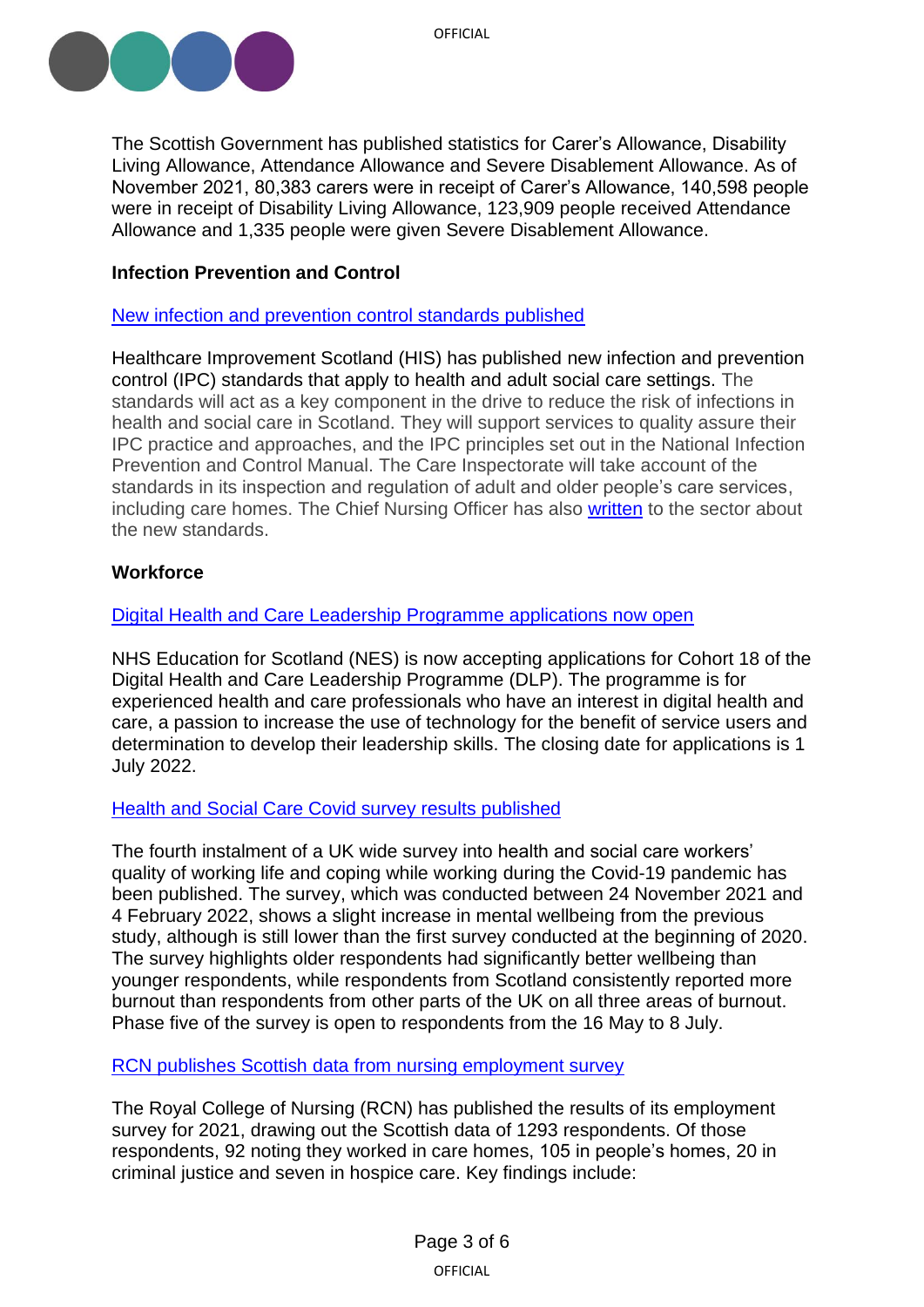

- 73% of respondents reported that they work over their contracted hours at least once a week – 53% of those said that these hours are unpaid
- 72% agreed that they are under too much pressure at work
- 67% said they were too busy to provide the level of care they would like
- 61% of respondents stated that they are actively planning on leaving or thinking about leaving their jobs
- The most common reasons for this are: feeling undervalued (75%), concerns about low staffing levels (65%) and feeling under too much pressure (64%).

# [Updated guidance in social work bursary](https://www.gov.uk/government/publications/reforming-social-work-bursary-information-packs#full-publication-update-history)

The Department of Health and Social Care has updated its guidance on social work bursary arrangements to include details for the 2022-23 academic year.

# [NMC publishes register from 1 April 2021 –](https://www.nmc.org.uk/globalassets/sitedocuments/data-reports/march-2022/nmc-register-march-2022.pdf) 31 March 2022

The number of workers leaving the NMC register has increased after four years of steady decline, according to data published in the Nursing and Midwifery Council (NMC) register for 1 April 2021 – 31 March 2022. Of those who left, many said their main reasons included too much pressure and poor workplace culture, and more than one third of respondents (37%) said the Covid pandemic influenced their decision to leave. Some were also worried about their health and struggled with increased workloads and a lack of staff. In the past year the number of people on the permanent register has also increased, by 3.6%, taking the register to 758,303. During this period there was a steady decrease in the number of staff from the EU joining the register, but a "significant rise" in the number of internationally trained joiners, particularly those that had trained in India or the Philippines.

## Social Work Scotland [Conference to take place on 5 October](https://www.registerforevent.co.uk/sws2022/)

Social Work Scotland has announced that registration is now open for this year's conference, which will take place on 5 October at Crieff Hydro. The agenda is still to be confirmed.

## <span id="page-3-0"></span>**Other Health and Social Care**

[New Care Inspectorate board members announced](https://www.careinspectorate.com/index.php/news/6675-new-board-members-announced)

The Minister for Mental Wellbeing and Social Care, Kevin Stewart, has announced the appointments of Charlotte Armitage, Audrey Cowie, Maria McGill and Rosie Moor as members of the Care Inspectorate board. Biographies of the new board members can be found on the [Care Inspectorate website.](https://www.careinspectorate.com/index.php/our-board)

#### [Interim overview report on joint inspections of adult support and protection](https://www.careinspectorate.com/images/documents/6666/Joint%20inspections%20of%20adult%20support%20and%20protection%20overview%20report%202022.pdf)

The Care Inspectorate, Healthcare Improvement Scotland (HIS) and Her Majesty's Inspectorate of Constabulary in Scotland (HMICS) have published an interim overview report on their joint inspection of adult support and protection. The plan, which builds on the thematic inspections that were undertaken in 2017-18, highlights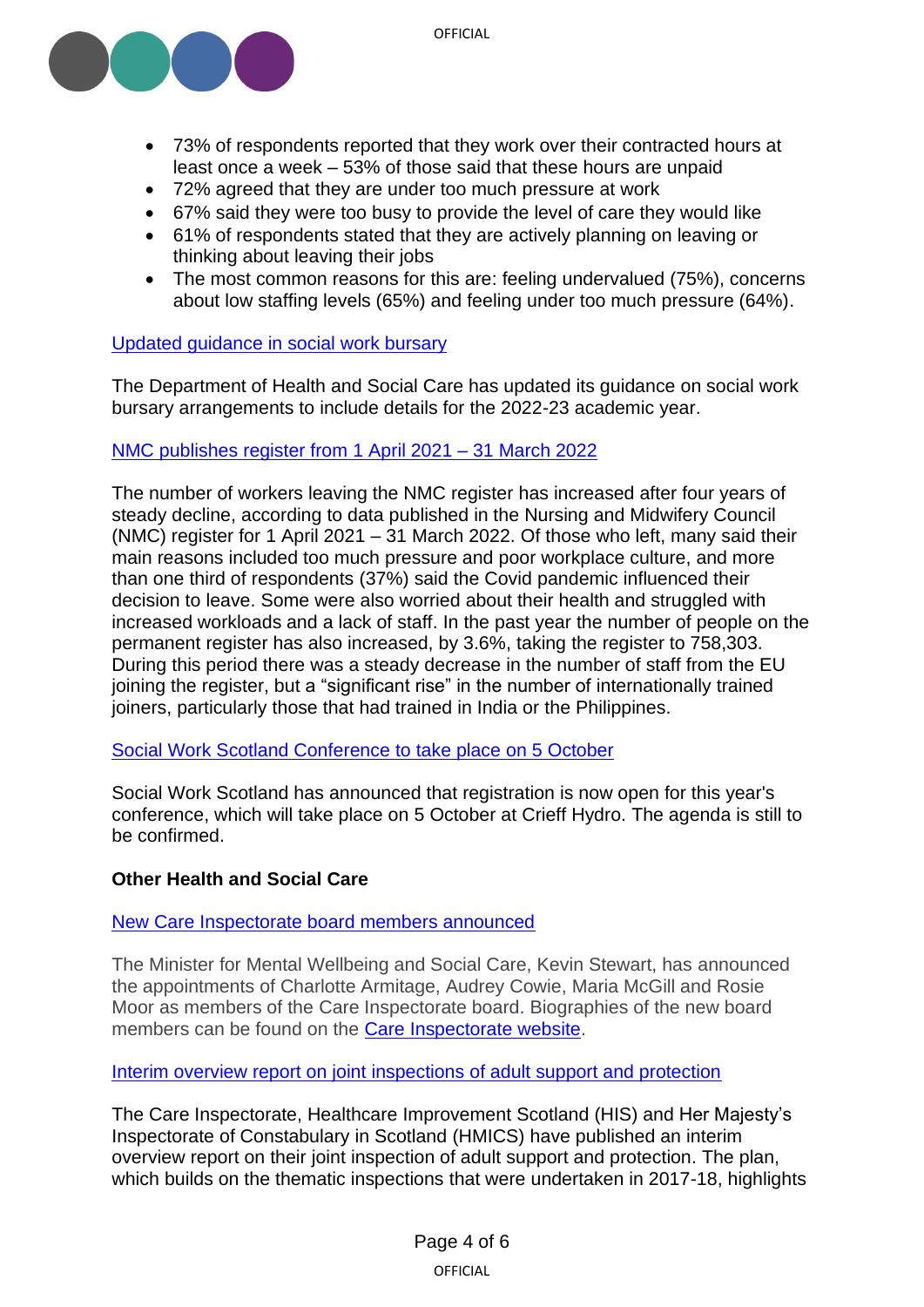

the key areas of focus that are emerging. In nine partnerships, key processes for adult support and protection were effective with areas for improvement, while in eight partnerships, strategic leadership for adult support and protection was effective with areas for improvement. One was very positive and demonstrated major strengths, with another having important areas of weakness that could adversely affect experiences and outcomes for adults at risk of harm.

#### [Consultation opens on data strategy for health and social care](https://consult.gov.scot/digital-health/data-strategy-for-health-and-social-care/)

The Scottish Government has launched a consultation to support the development of a data strategy for health and social care. In its consultation paper, the government notes there are considerable data gaps in the sector and work is needed to improve access while better aligning existing work. The consultation is split into three sections which cover empowering people, empowering those delivering health and social care services and empowering industry and researchers. The government expects to publish the strategy's vision, ambitions, and actions by the end of this year. The consultation will close on Friday 12 August.

## [Audit Scotland appoint new Chief Operating Officer](https://www.audit-scotland.gov.uk/news/vicki-bibby-appointed-new-chief-operating-officer)

Vicki Bibby has been appointed the new Chief Operating Officer of Audit Scotland. Ms Bibby is an experienced leader in Scotland's public sector and joins Audit Scotland from her current role as Director of Strategic Planning and Performance at Public Health Scotland, a post she has held through the Covid-19 pandemic. She has also previously worked at COSLA as Head of Resources and Chief Finance Officer.

#### **Disclaimer**

This weekly bulletin is produced as an update on the key issues concerning adults and health.

Each item in the bulletin has a hyperlinked headline that will take the reader to the original source.

We collate items from our parliamentary and Scottish Government monitoring covering health and social care news from throughout the UK, and current research and policy development. We use a variety of sources for the bulletin, including alerts from [Newsdirect,](https://news.direct/) [Community Care,](http://www.communitycare.co.uk/Home/) [Children & Young People Now](https://www.cypnow.co.uk/) and [ISD](http://www.media.scot.nhs.uk/)  [Scotland.](http://www.media.scot.nhs.uk/)

We aim to be representative rather than comprehensive, so we try to cover only the main Scottish stories, along with some stories from the rest of the UK. The purpose of the bulletin is to alert readers to items of interest. It should be noted that these items are the works of others and are neither authorised nor endorsed by the Care Inspectorate, with the exception of publications which are identified as Care Inspectorate publications.